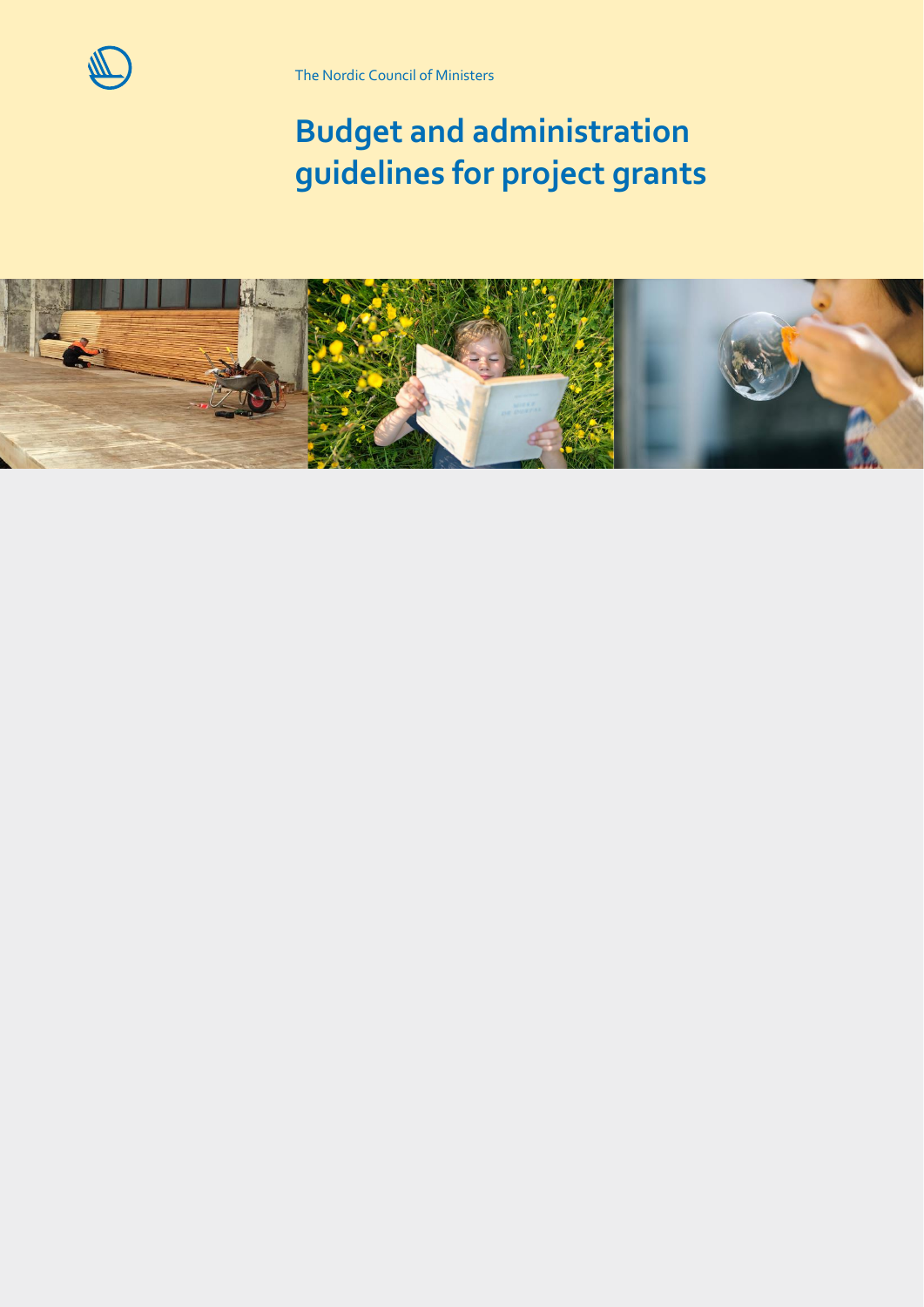| 2. THE RECIPIENT'S RESPONSIBILITIES AND DUTIES    |  |
|---------------------------------------------------|--|
|                                                   |  |
|                                                   |  |
|                                                   |  |
| 6. SUPERVISION BY THE NORDIC COUNCIL OF MINISTERS |  |
|                                                   |  |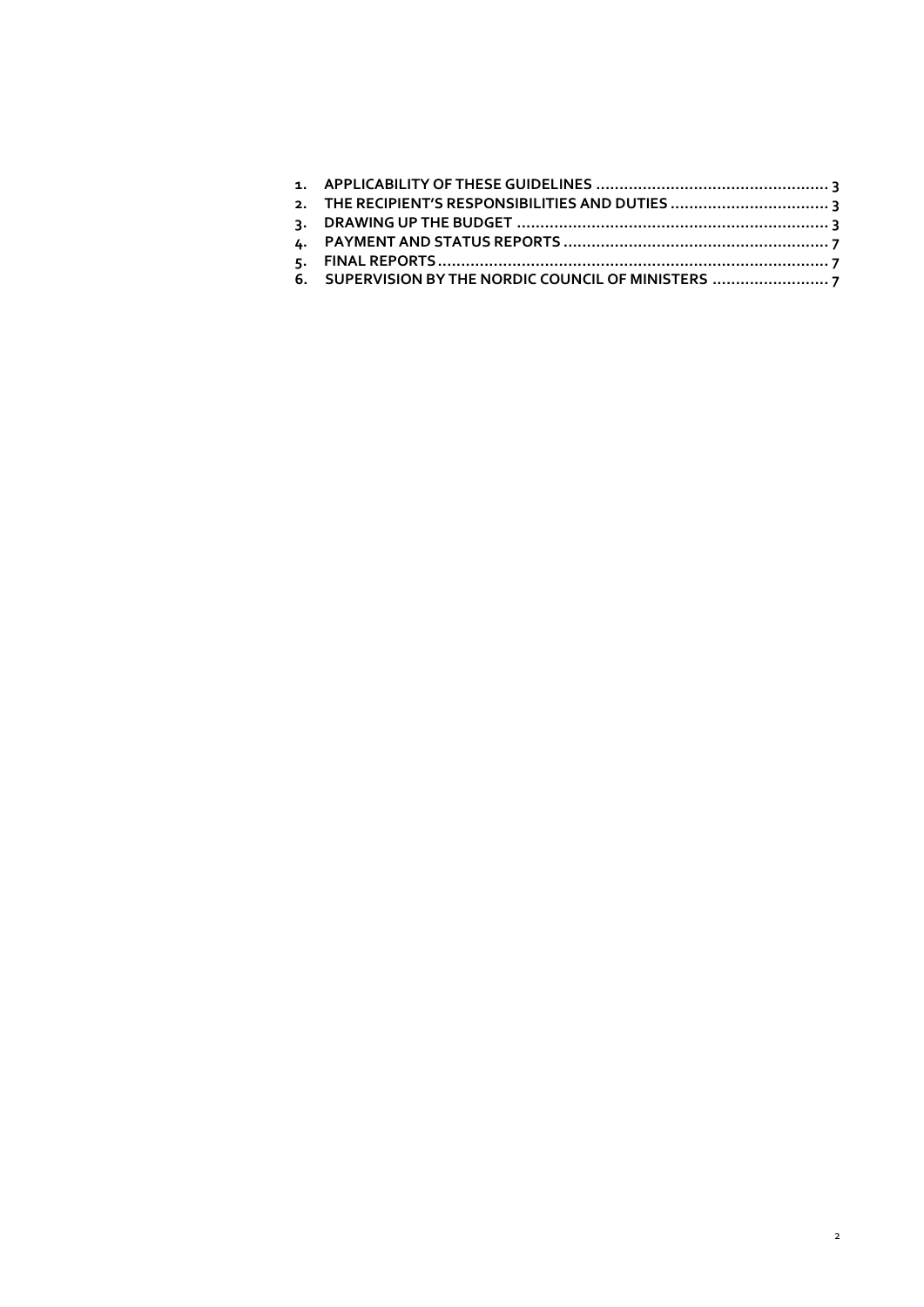## <span id="page-2-0"></span>**1. APPLICABILITY OF THESE GUIDELINES**

In general, these guidelines apply to all recipients of project funding from the Nordic Council of Ministers. Note, however, that this document serves only as guidance. The contract signed with the Nordic Council of Ministers stipulates the actual legal conditions for the use of any funding from the Nordic Council of Ministers.

# <span id="page-2-1"></span>**2. THE RECIPIENT'S RESPONSIBILITIES AND DUTIES**

The recipient is responsible for ensuring that the project is run in accordance with the objectives, financial framework and timelines stipulated in the contract.

The recipient must plan and run the project properly and effectively. This entails ensuring as a minimum that the project is, to the greatest extent possible, financially and administratively managed in the same manner as the recipient's own ordinary activities, including the regular updating of bookkeeping records.

The recipient assumes both general and administrative responsibility for the project, including compliance control, in accordance with national legislation. The recipient is responsible for the satisfactory administration of the funding, including any issues related to national tax/VAT authorities.

# <span id="page-2-2"></span>**3. DRAWING UP THE BUDGET**

## **3.1 GENERAL GUIDANCE FOR THE BUDGET FORM**

When applying for project funding, you must use the Nordic Council of Ministers' budget form and attach it to the project description. The budget must account for all types of expenses related to the project. These must be presented in a clear and transparent manner.

The use of the budget form is compulsory. When evaluating applications, emphasis is placed on the extent to which the budget reflects the project description. Emphasis is also placed on project costs being reasonable and justified in relation to the proposed activities and outcomes.

It is important to ensure that all budget lines are described and justified in the project description. If certain expenses are particularly conspicuous, it is highly important that they are justified in the project description. Particularly conspicuous expenses are, e.g. remuneration of project personnel, major one-off acquisitions and if travel and meeting costs constitute a relatively large proportion of the total budget.

The recipient is responsible for being aware of national rules regarding allowances, travel expenses, living expenses and salaries/fees, including rules on labour-market contributions (social security contributions), insurance, etc.

## **3.2 EXPLANATION OF BUDGET FORM**

The budget form has three tabs, each with its own spreadsheet, as discussed in the following section.

Tab 1 (Budget) is used to state all project expenditure and income. You must also include income from other sources here - see section 3.6 for further info on selffinancing and co-financing.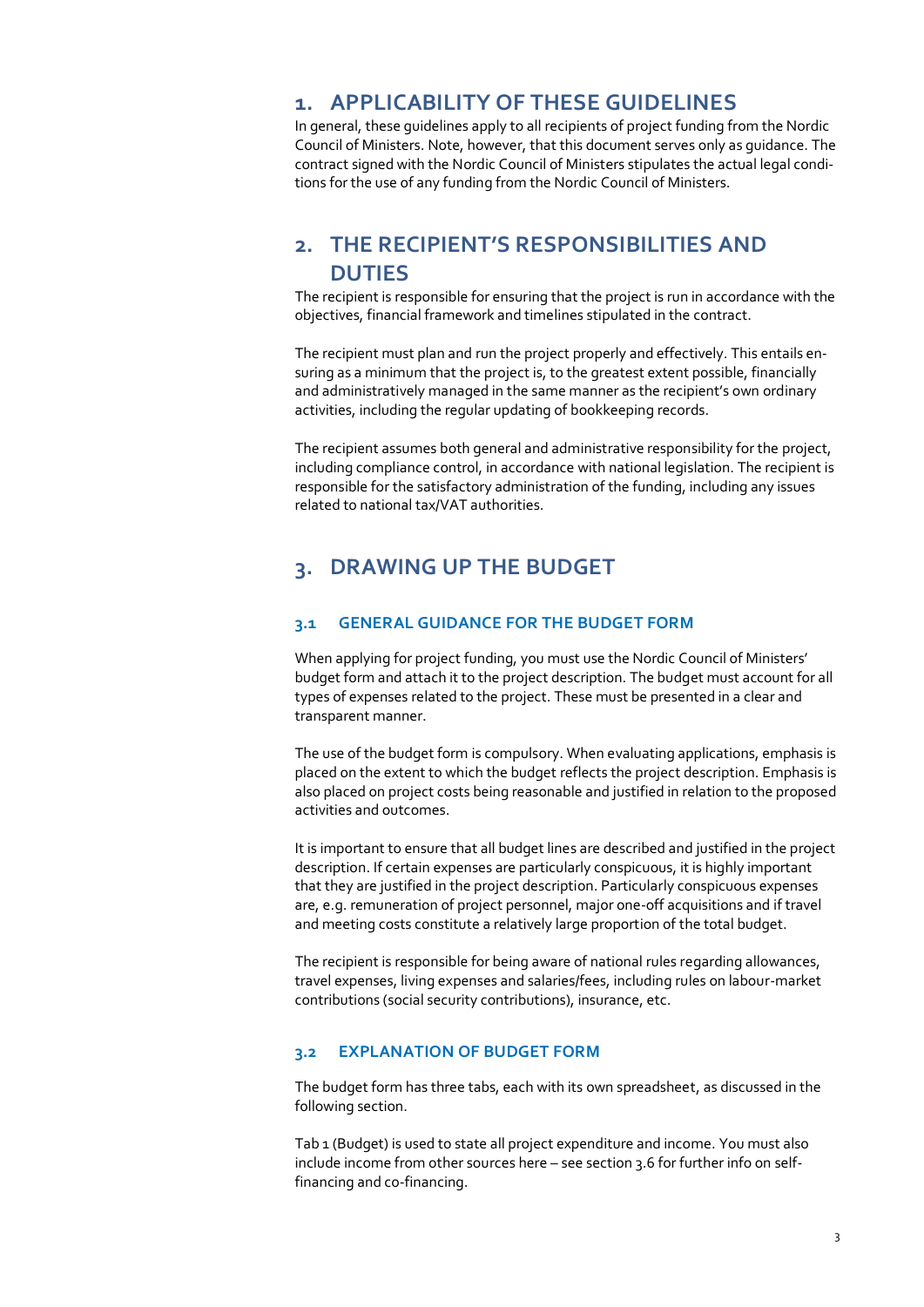Tab 2 (Budget Notes) is used to note any detailed explanations of the budget lines in Tab 1.

Tab 3 (Budget Overview) provides an overview of all project expenditure. You do not complete this tab. Rather, it consists of an automatically generated overview of the main budget lines from Tab 1.

## **3.3 TAB 1: BUDGET**

#### **3.3.1 Budget line 1: Project implementation**

All costs directly related to project implementation must be accounted for in the first budget line. In the subsequent budget lines (1.1 to 1.5), the expenditure should be as detailed as possible. For the sake of clarity, it may be a good idea to use a budget note (Tab 2) to explain the amounts. Read more about budget notes in section 3.4.

When entering salaries for the project manager and other staff, the budget notes must specify each post and the number of FTEs. The recipient is responsible for being aware of national regulations regarding fees, hiring, pay, termination, compulsory healthcare costs, insurance, etc. For projects extending over several years, it is a good idea to incorporate wage increases/adjustments during the project period. All salaries should reflect public-service pay levels.

#### **3.3.2 Budget line 2: Communication**

Projects may apply for funding for communications work. The emphasis here is on the funding being used either for information about the project or for communicating project outcomes. This expenditure may include layout, printing, media platforms, websites, translations and interpretation services.

For larger projects, it may be it appropriate to specify the nature of the communication work right at the start. This facilitates more accurate budgeting of communication costs.

#### **3.3.3 Budget line 3: External evaluation**

For larger projects (typically, those with a budget of over DKK 2 million and lasting more than 1.5 years), it may be a good idea to include an *external evaluation,* either at the mid-point of the project or once it has concluded. However, this is not compulsory. Such an external evaluation would be justified in the application, at a cost proportional to the project's size (i.e. its budget and duration).

The Nordic Council of Ministers only provides funding for external evaluations that meet the minimum requirements:

- Evaluations must be independent, conducted by an external, independent person/entity. In other words, the Nordic Council of Ministers does not fund evaluations conducted by the organisation's employees, members or others involved in the project activities.
- They must take account of the Nordic Council of Ministers' evaluation criteria:
	- o Assessment of target achievement
	- o Assessment of the project administration (management, structure and processes)
	- o Assessment of the use of resources and financial results/benefits
	- o Assessment of significant experience or new knowledge that can be used to prioritise future work.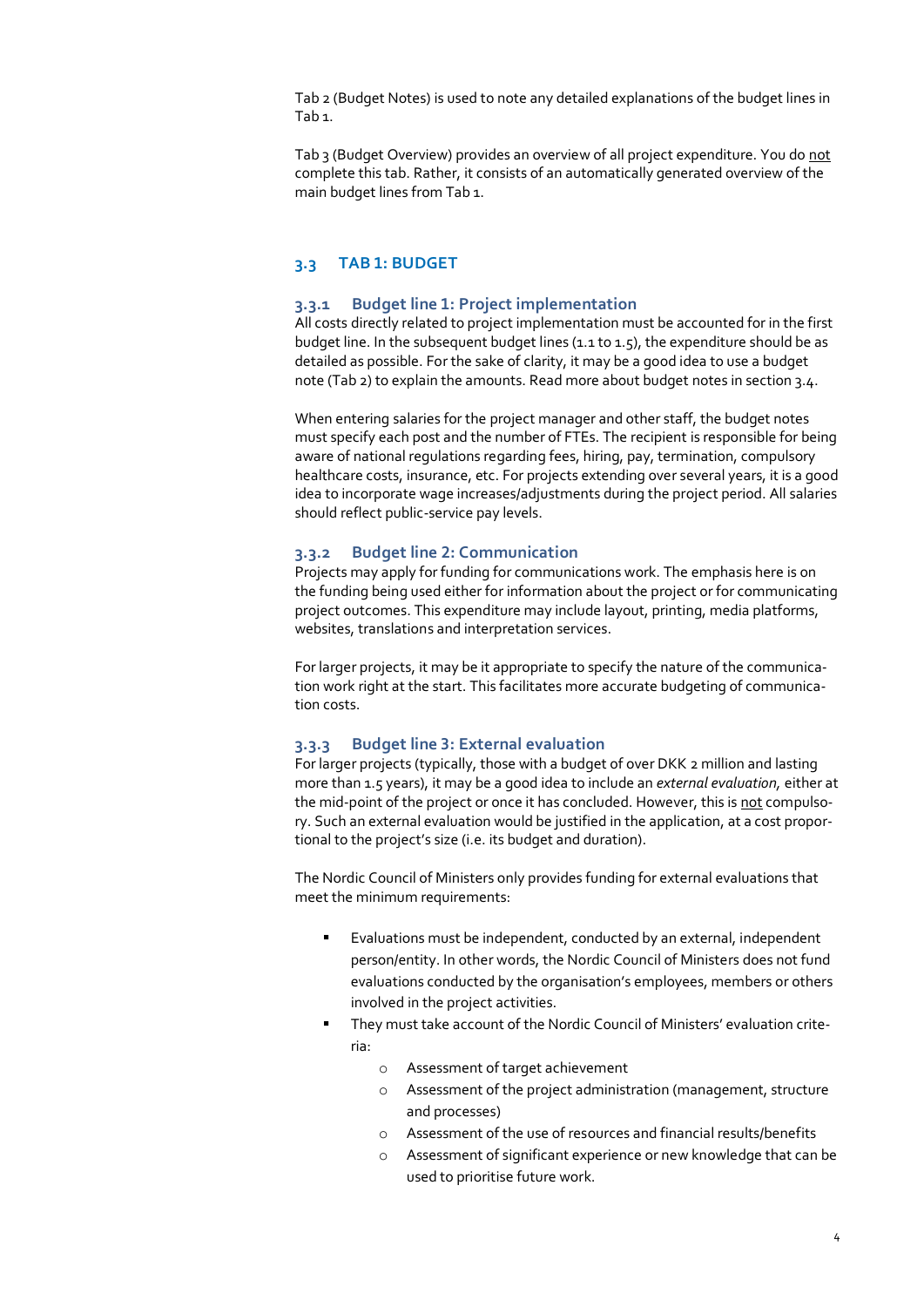The recipient must submit an external evaluation report to the Nordic Council of Ministers.

Any expenditure on *internal evaluations –* i.e. interim evaluations, ongoing exchanges of experience or similar, by a project manager or other participants – can be included under budget line 1: Project implementation

#### **3.3.4 Budget line 4: Contingencies**

The budget must include a margin to cover unforeseen expenses. The amount must be min. 6% and max. 10% of the total for the budget lines 1–3. This budget line is used if unforeseen expenditure occurs in relation to the other budget lines. The budget margin is used, e.g. if purchases or activities related to project implementation are more expensive than anticipated at the time the budget is drawn up.

#### **3.3.5 Budget line 6: Auditing**

If the recipient's accounts are not audited by the national audit office in one of the Nordic countries, and the total funding amount is DKK 200,000 or more, they must also be audited by a registered public accountant. In these cases, the auditor must comply with the Nordic Council of Ministers' instructions for auditing accounts. It is incumbent upon the applicant to ensure that the organisation's accountant confirms in writing that the recipient is in compliance with the provisions in the instructions.

Audit costs are entered into the overall project budget. As a general rule, audit costs should not exceed 5% of the total project budget.

Recipients with their own internal accounting units may submit a request to the Nordic Council of Ministers that the unit be authorised to audit the project.

Projects with a budget under DKK 200,000 are not subject to an audit requirement at the end of the project.

#### **3.3.6 Budget line 8: Overheads**

In special circumstances, the funding may include a contribution to indirect project costs, in the form of overheads. Overheads are not automatically approved, but always form part of the overall negotiation between the Nordic Council of Ministers and the recipient. The recipient is not required to specify or document their use of overheads.

The following general administrative costs are deemed to fall within this area:

- The recipient's office expenses (rent, cleaning, support staff and other general operating expenses), including:
	- o administrative contacts with the Nordic Council of Ministers
	- o budget and accounting work.
- Involvement of the recipient's management in co-operation (here, management is defined as the director and members of the board/executive).

NB. Administrative expenditure included in the budget as overheads must not be included under any other budget line for the project.

#### *Who is eligible to receive overheads?*

The Nordic Council of Ministers only pays overheads to NGOs. Only in exceptional cases can overheads be negotiated with public sector bodies, which are subject to special rules for overheads connected with externally funded projects (research, etc.).

Institutions and organisations covered by the budget for Nordic co-operation usually receive a basic subsidy for day-to-day operations, including funding for assistance and support functions that overheads are intended to cover. Only if there are excep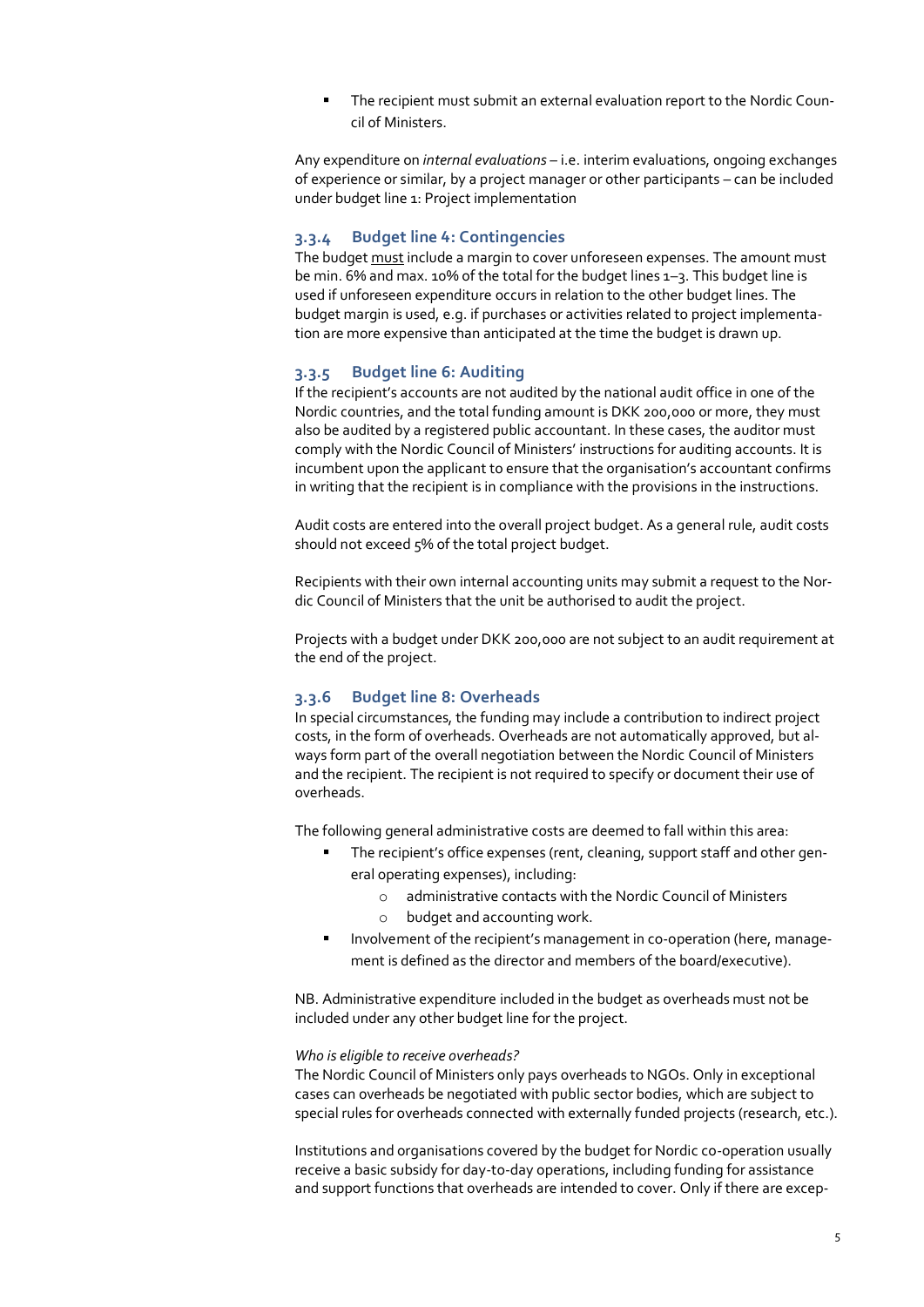tional and compelling reasons will overhead payments be provided to projects managed by these agencies.

Under no circumstances may overheads be granted for:

- contracts awarded via tendering procedures
- contracts entered into with private companies, usually for the procurement of a specific service or product, e.g. consulting services, etc.

#### *Calculation of overheads*

When completing the budget form, overhead costs are calculated on the basis of the total budget. During this phase, the actual costs are entered.

For ordinary programme and project funding, overhead costs are max. 7% of total budget. For research funding, the overhead costs are max. 15% of total budget.

## **3.4 TAB 2: BUDGET NOTES**

If deemed necessary, expenditure specified in Tab 1 (Budget) is expanded upon in Tab 2 (Budget Notes). The budget notes help ensure that the people charged with assessing the project description understand the budget. They are also important for evaluating the costs as part of the overall assessment of the application. As a result, budget lines that require a more in-depth explanation are described in the budget notes, e.g. in the form of a breakdown of what the funds will cover. It is also important that the budget notes specify any significant expenditure, in the form of a calculation of cost per unit, number of units and total amount.

## **3.5 TAB 3: BUDGET OVERVIEW**

When you complete Tab 1 in the budget form, a budget summary is automatically generated in Tab 3. This provides an overview of the main budget lines.

## **3.6 SELF-FINANCING AND CO-FINANCING**

The Nordic Council of Ministers defines self-financing as the recipient's contribution to the budget, whether from their own funds or the mobilisation of other resources. The Nordic Council of Ministers defines co-financing as additional external funding that complements the anticipated funding from the Nordic Council of Ministers. The amount may constitute a larger or smaller portion of the overall budget and come from other international organisations, e.g. the EU, UN, OECD, etc.

The Nordic Council of Ministers has no automatic requirement for self-financing or co-financing, except where specifically stipulated for a particular programme. Where this is the case, the recipient must be made aware of it. If the project makes use of other income, this must be stated in both the application and the budget. Cofinancing may only be included if it has been confirmed at the time the budget is drawn up.

The budget therefore only includes financial resources (cash contributions) that:

- you are sure of receiving
- you can enter into the project's books
- will be included in the project's overall, final, audited accounts.

This applies to both self-financing and co-financing.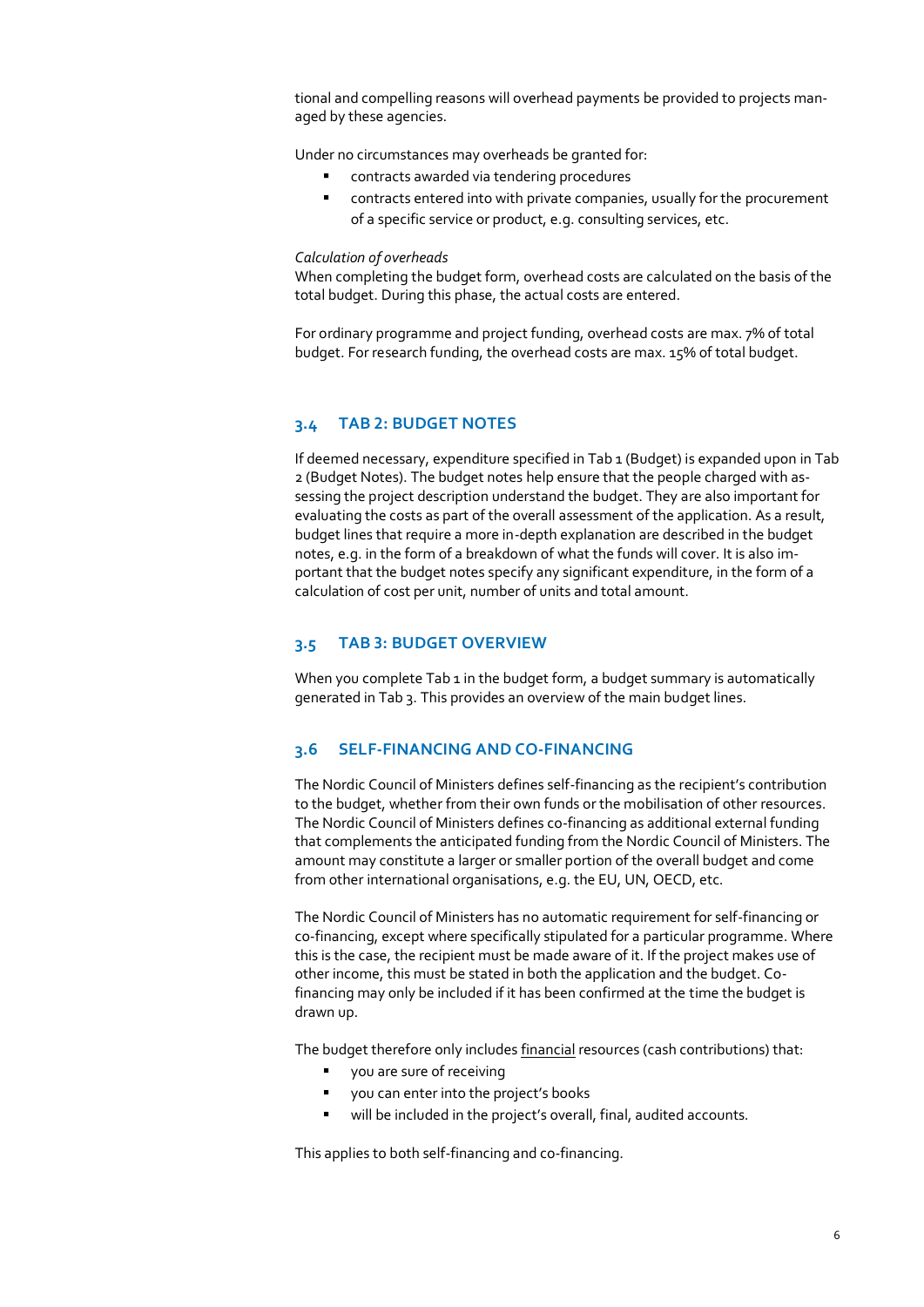Non-financial resources (in-kind contributions) are not included in the budget. However, information about these is relevant and may be described in Tab 2 (Budget Notes) or in the project description. Other anticipated financial resources that are not guaranteed at the time of application can also be described in both the project description and the final report.

# <span id="page-6-0"></span>**4. PAYMENT AND STATUS REPORTS**

Recipients request payment(s) as per the contractual conditions for the project, and submit the required status reports via the Nordic Council of Ministers' project portal.

It is also incumbent upon the recipient to report to the Nordic Council of Ministers' Secretariat if serious difficulties arise in the implementation of activities, including compliance with the timetable and budget.

# <span id="page-6-1"></span>**5. FINAL REPORTS**

No later than two months after completion of the project, the recipient must submit, via the project portal, a comprehensive final report, an evaluation and a complete set of project accounts.

It is the recipient's duty to report on the project activities, including the following:

- Achievement of targets and results
- Deviations between planned and realised activities, and the consequences of these deviations
- Changes in key assumptions and risks, including descriptions of how these may have affected implementation of the project.

The financial statements must be signed by two authorised individuals from the administrative body, one of whom must be the member of staff responsible for finance. The final instalment of project funding cannot be paid out until the Nordic Council of Ministers has received and approved the final report.

The financial reports must be in Danish, Swedish, Norwegian or English.

The recipient must keep all relevant information concerning the project, including accounting records, for the entire project term and for at least five years after completion, regardless of type and storage medium.

If the recipient's accounts are not audited by the national audit office in one of the Nordic countries, and the funding is DKK 200,000 or more, the administrative body must also submit a separate report when submitting the final accounts. The auditor must comply with the Nordic Council of Ministers' instructions for audit reports.

# <span id="page-6-2"></span>**6. SUPERVISION BY THE NORDIC COUNCIL OF MINISTERS**

The Nordic Council of Ministers' supervision of the recipient's management of the project funding primarily consists of an assessment of the recipient's reports and accounts.

However, it may instigate other measures in order to gain insight into and follow up on the recipient's management of the project funding.

These measures may include: